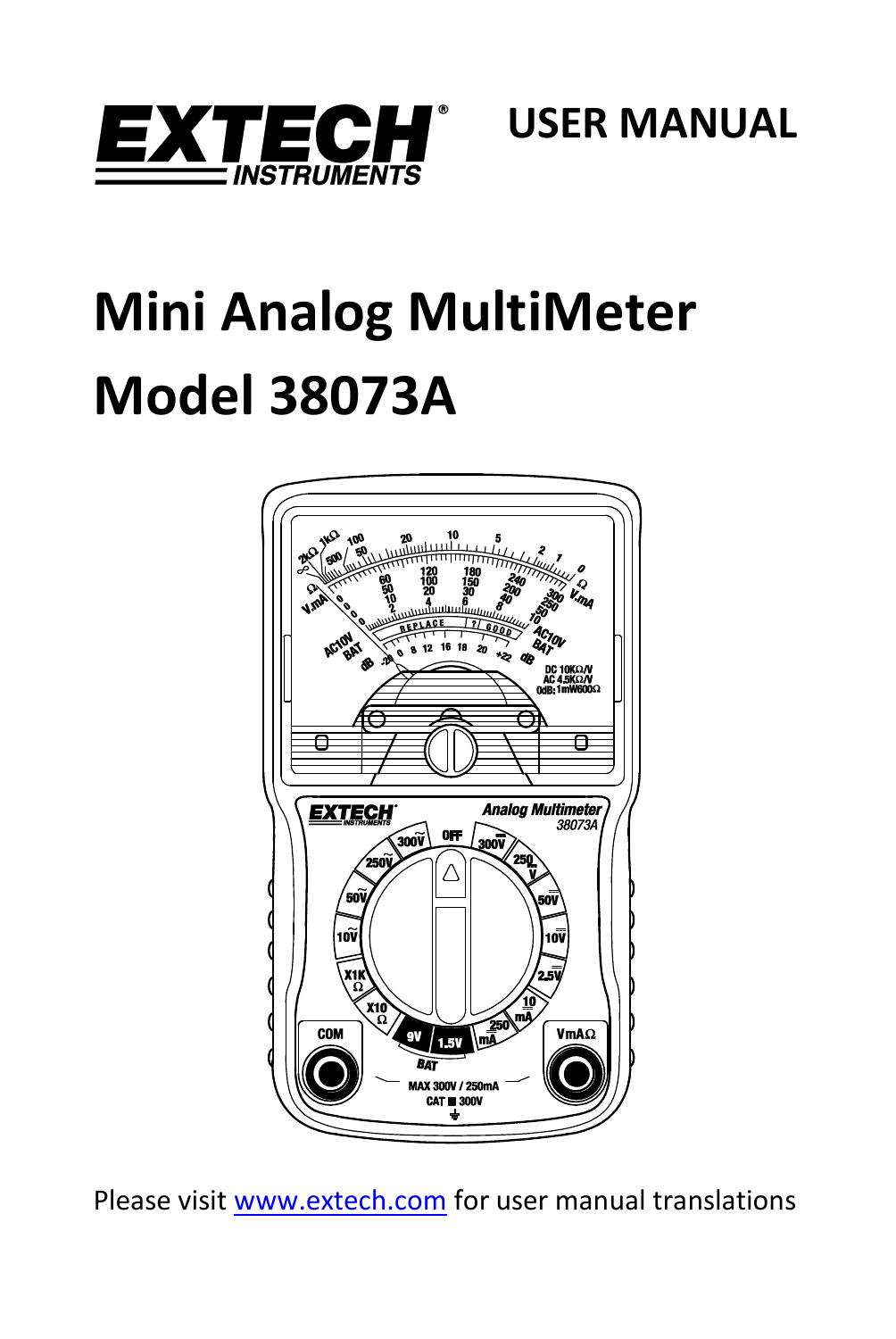# *Introduction*

Thank you for selecting the Model 38073A Mini Analog MultiMeter. The 38073A measures AC/DC Voltage, DC mA Current, Resistance, dB, and 1.5V/9V batteries. This device is shipped fully tested and calibrated and, with proper use, will provide years of reliable service. Please visit our website [\(www.extech.com\)](http://www.extech.com/) to check for the latest version of this User Manual, Translations, Product Updates, Product Registration, and Customer Support.

## *Features*

- Easy to read, color coded display
- Analog meter with battery test
- Lightweight, rugged construction

#### **PER IEC1010 OVERVOLTAGE INSTALLATION CATEGORY III**

Equipment of OVERVOLTAGE CATEGORY III is equipment in fixed installations. Examples include switches in the fixed installation and some equipment for industrial use with permanent connection to the fixed installation.

# *Safety Information*

To ensure the safe operation and service of the meter, follow these instructions closely. Failure to observe warnings can result in severe injury.

## **WARNINGS**

WARNINGS identify hazardous conditions and actions that could cause BODILY HARM or DEATH

- Keep hands and fingers behind the finger guards at all times.
- Remove test leads before opening the meter.
- Use the meter only as specified in this User Manual.
- Use the proper terminals when taking measurements.
- Verify the meter's operation by measuring a known voltage.
- Do not apply more than the rated voltage between terminals or between any terminal and earth ground.
- Replace blown fuses with fuses of the same type and rating.
- Voltages above 30 VAC RMS, 42 VAC peak, or 60 VDC pose a shock hazard.
- Do not measure voltage above 300V in CAT III installations.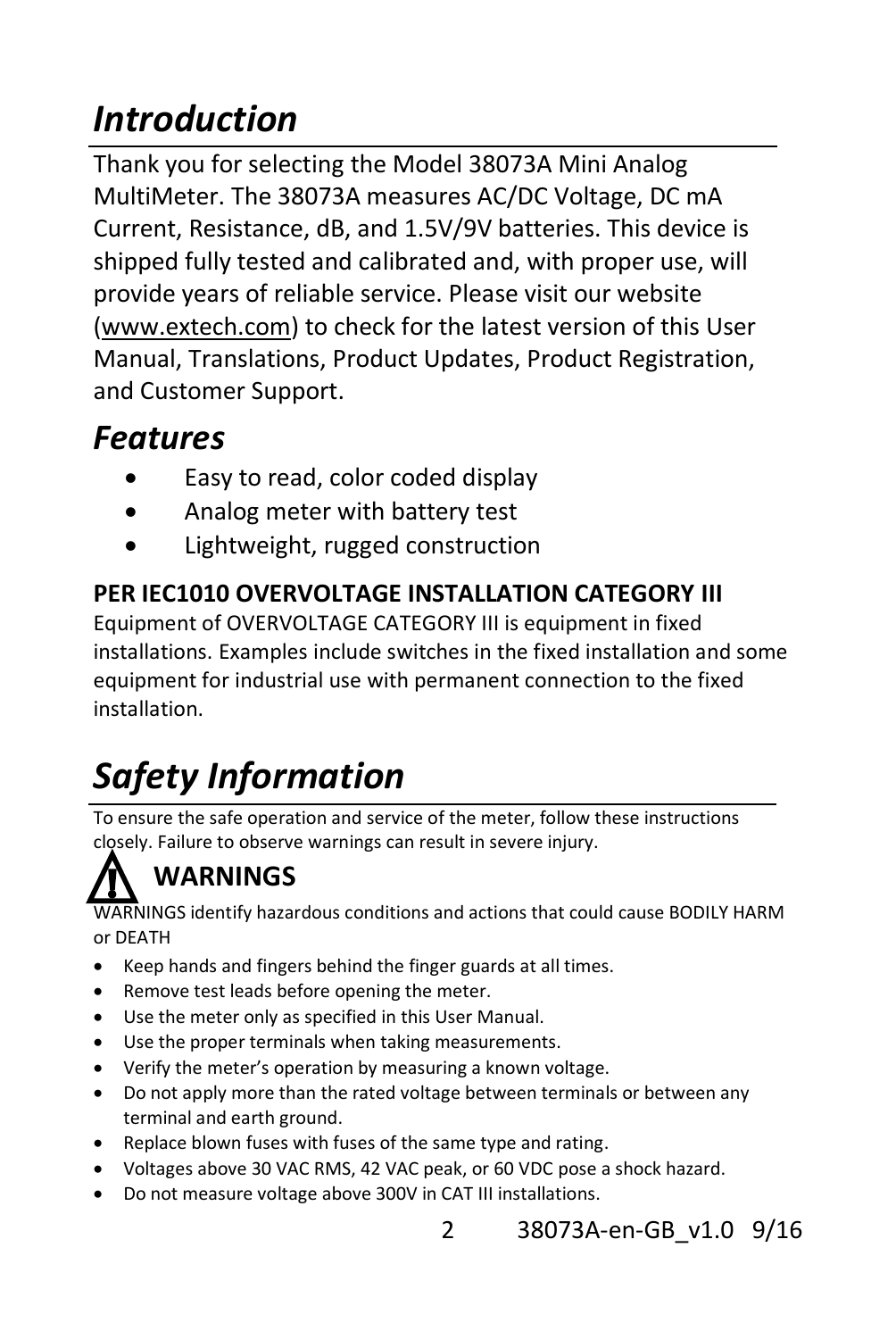- To avoid electric shock, replace batteries when necessary.
- Disconnect power to the circuit under test and discharge all capacitors before testing resistance.
- Do not use the meter in the presence of explosive gas or vapor.
- To reduce risk of fire or electric shock, do not use the meter if it is wet.
- Individual protective equipment should be used if HAZARDOUS LIVE parts in the installation where measurements are to be carried out could be accessible.

## **CAUTIONS**

CAUTIONS identify conditions and actions that could cause DAMAGE to the meter or equipment under test.

- Disconnect test leads before changing the position of the rotary switch.
- Do not expose the meter to extremes in temperature or humidity.

#### **Safety Symbols**

| This symbol, adjacent to another symbol, indicates the user must<br>refer to the manual or user guide for further information. |
|--------------------------------------------------------------------------------------------------------------------------------|
| Risk of electrical shock                                                                                                       |
| Equipment protected by double or reinforced insulation                                                                         |

## *Description*

### **Meter Description**

- 1. Analog scale
- 2. Mechanical zero
- 3. Rotary switch
- 4. V-mA-Ω positive input jack
- 5. COM negative input jack
- 6. Zero Ω adjustment dial
- 7. Pointer needle

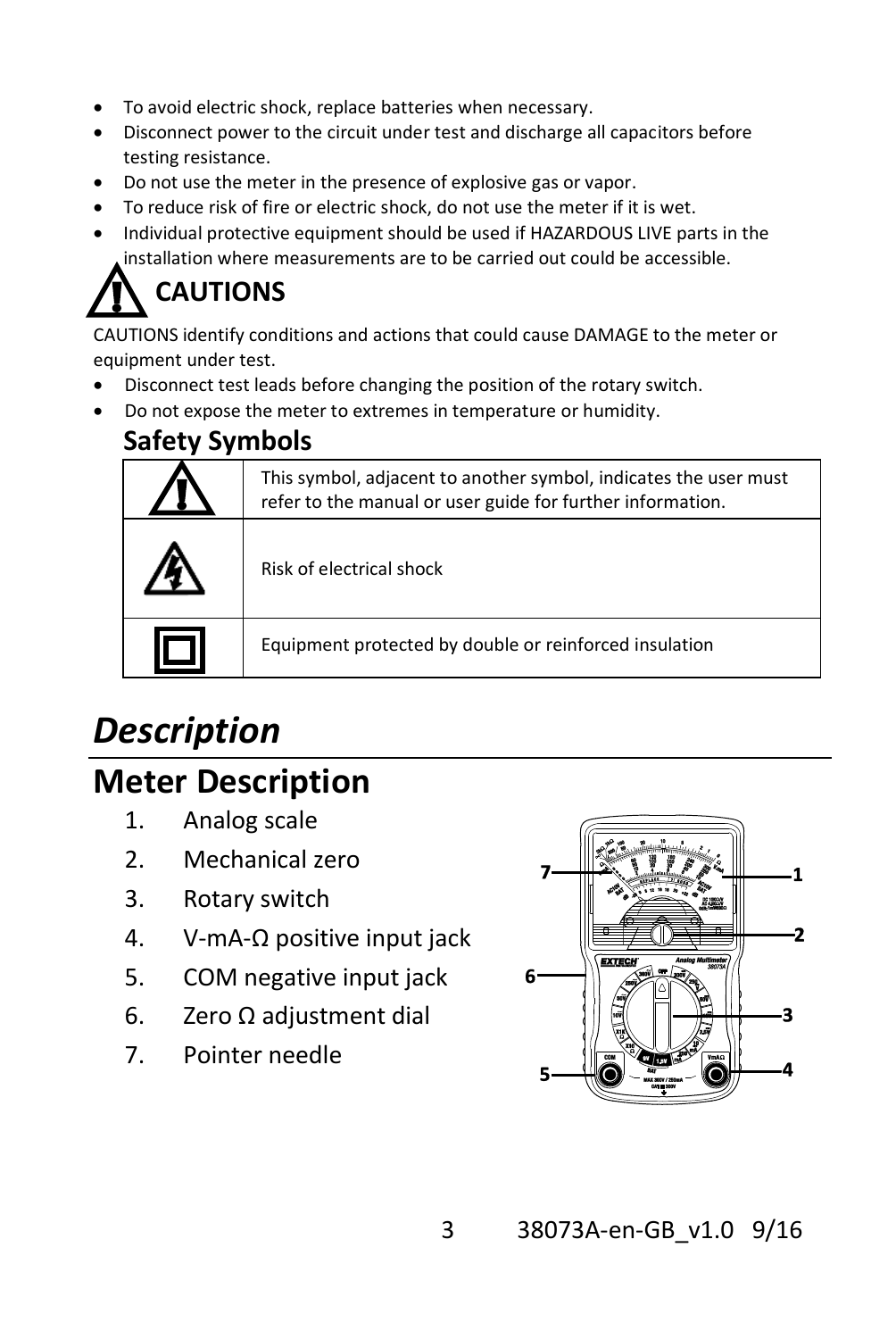## **Display Description**

- 1. Resistance Ohms (Ω) measurement scale
- 2. Voltage / DC mA measurement scale
- 3. 10V AC measurement scale
- 4. Battery Test measurement scale
- 5. Decibel (dB) measurement scale
- 6. dB conversion chart



# *Operating Instructions*

**WARNING**: Risk of electrocution. High-voltage circuits are extremely dangerous and should be measured with care.

### **Getting Started**

Before taking any measurements, use a flat head screwdriver to turn the mechanical zero adjustment screw (2) until the pointer needle (7) points to the zeros at the left end of the scale. For greater accuracy, lay the meter on a flat, non-metallic surface when testing.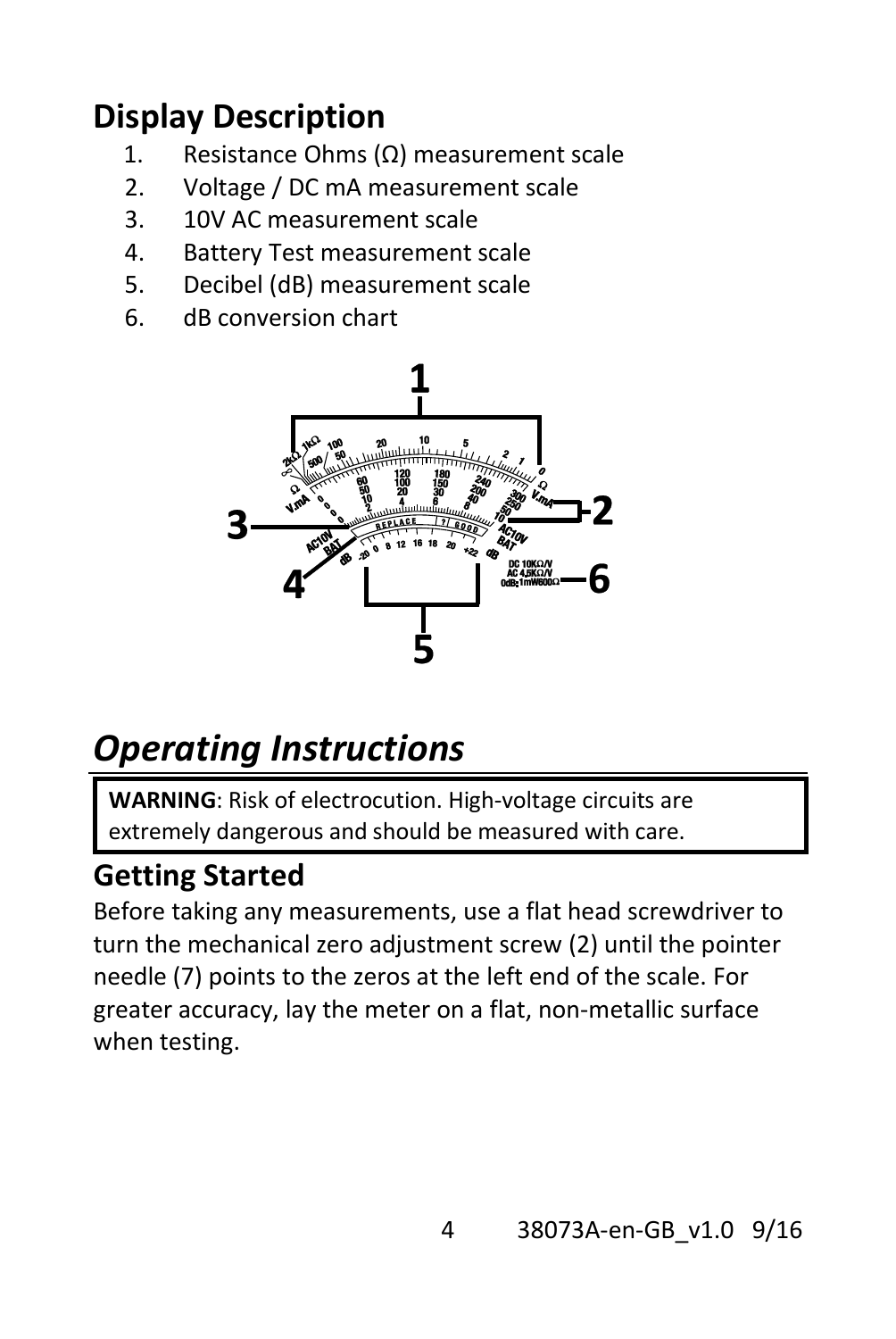### **AC/DC Voltage Measurements**

**CAUTION:** Do not measure voltages higher than 300V. Damage may occur to the meter.

- 1. Set the function switch to the correct AC/DC voltage range.
- 2. Insert the black test lead into the **COM** input and the red test lead into the **VmAΩ** input.
- 3. For DC, touch the black test lead to the negative side of the circuit under test and touch the red test lead to the positive side. For AC, the test lead polarity is not a factor.
- 4. For DC only, if the pointer needle deflects to the left side of the scale, reverse the test leads.

| <b>ACV Range</b> | DCV Range | Scale     | Multiply reading by |
|------------------|-----------|-----------|---------------------|
| N/A              | 2.5       | $0 - 250$ | 0.01                |
| 10               | 10        | $0 - 10$  |                     |
| 50               | 50        | $0 - 50$  |                     |
| 250              | 250       | $0 - 250$ |                     |
| 300              | 300       | $0 - 300$ |                     |

5. Use the chart below to read AC/DC voltage measurements.

#### **DC mA Current Measurements**

- 1. Set the function switch to the correct mA DC range.
- 2. Remove power to the circuit under test and open the circuit at the point to be measured.
- 3. Insert black test lead into the **COM** input and red test lead into the **VmAΩ** input.
- 4. Touch the black test lead to the negative side of the circuit and the red test lead to the positive side.
- 5. Apply power to the circuit.
- 6. If the needle deflects to the left, reverse the test leads.
- 7. Use the chart below to read DC mA measurements.

| <b>DCmA Range Setting</b> | Scale | Multiply reading by |
|---------------------------|-------|---------------------|
|                           |       |                     |
|                           |       |                     |

5 38073A-en-GB\_v1.0 9/16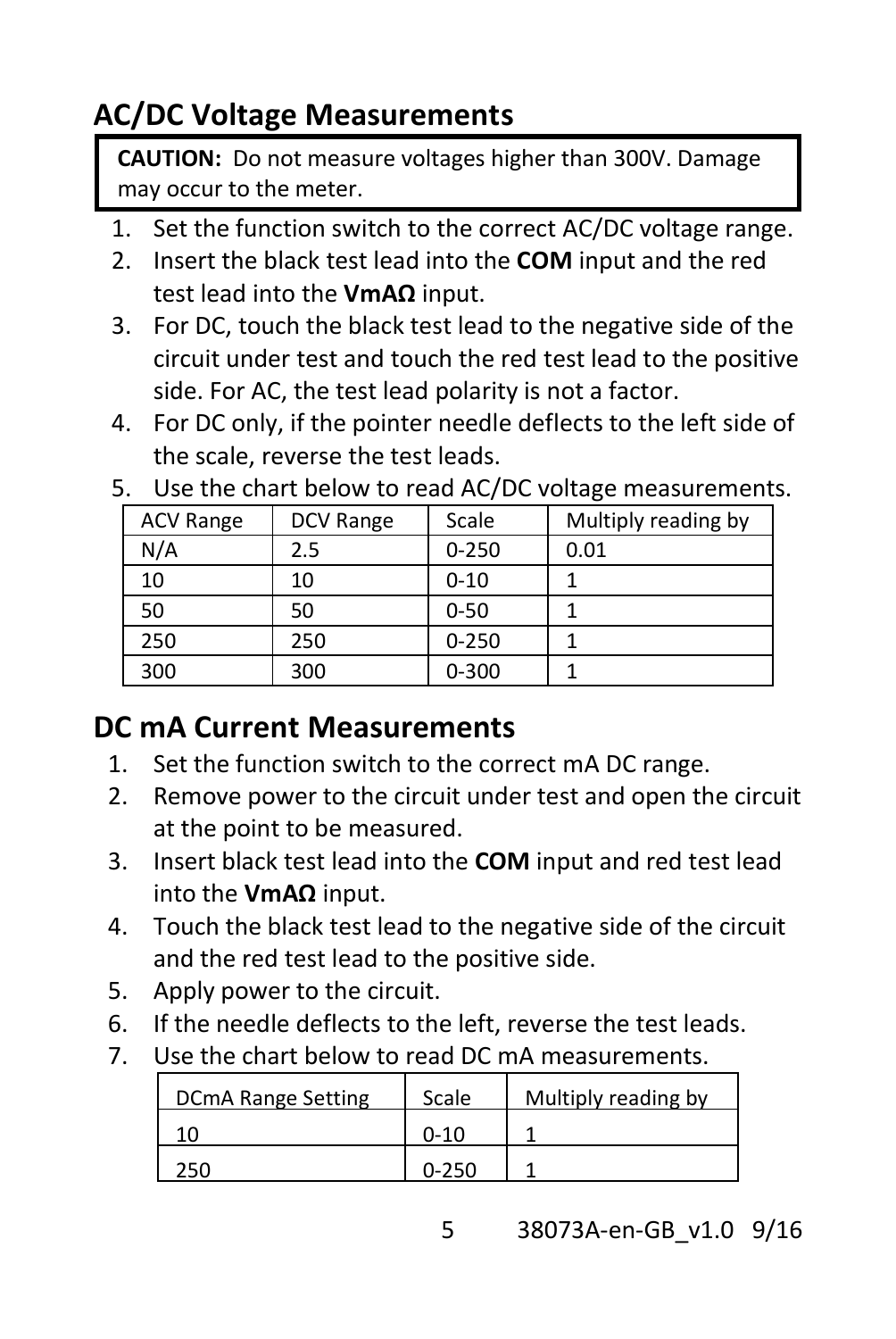#### **Resistance Measurements**

**WARNING:** To avoid electric shock, disconnect power to the unit under test and discharge all capacitors before taking resistance measurements.

- 1. Before testing resistance, test the condition of the battery:
	- a. Set the function switch to **ΩX1K** or **ΩX10** position.
	- b. Short the test leads. The needle deflects to the right side.
	- c. Keep the test leads shorted. Turn the 0 Ω adjustment dial (6) until the needle reads zero Ω.
	- d. If the needle will not zero, replace the battery.
- 2. Set the function switch to the **X1K** or **X10** range.
- 3. Insert the black test lead into the **COM** input and the red test lead into the **VmAΩ** input.
- 4. Touch the test leads across the circuit. Disconnect one side of the part under test so the rest of the circuit will not interfere with the resistance reading.
- 5. Read the measured resistance on the green Ω scale and multiply the reading by 10 or 1000 (see step 2).
- 6. When switching between functions, always zero the needle again (step 1) to avoid inaccurate readings.

## **Battery (1.5V and 9V) Testing**

- 1. Set the function switch to the 1.5V or 9V position.
- 2. Insert the black test lead into the **COM** input and the red test lead into the **VmAΩ** input.
- 3. Touch the black test lead to the negative side of the battery and the red test lead to the positive side of the battery.
- 4. Use the display scale labeled BAT to determine the quality of the battery.

|  | Green=Good   ?=Replace Soon   Red=Replace Immediately |
|--|-------------------------------------------------------|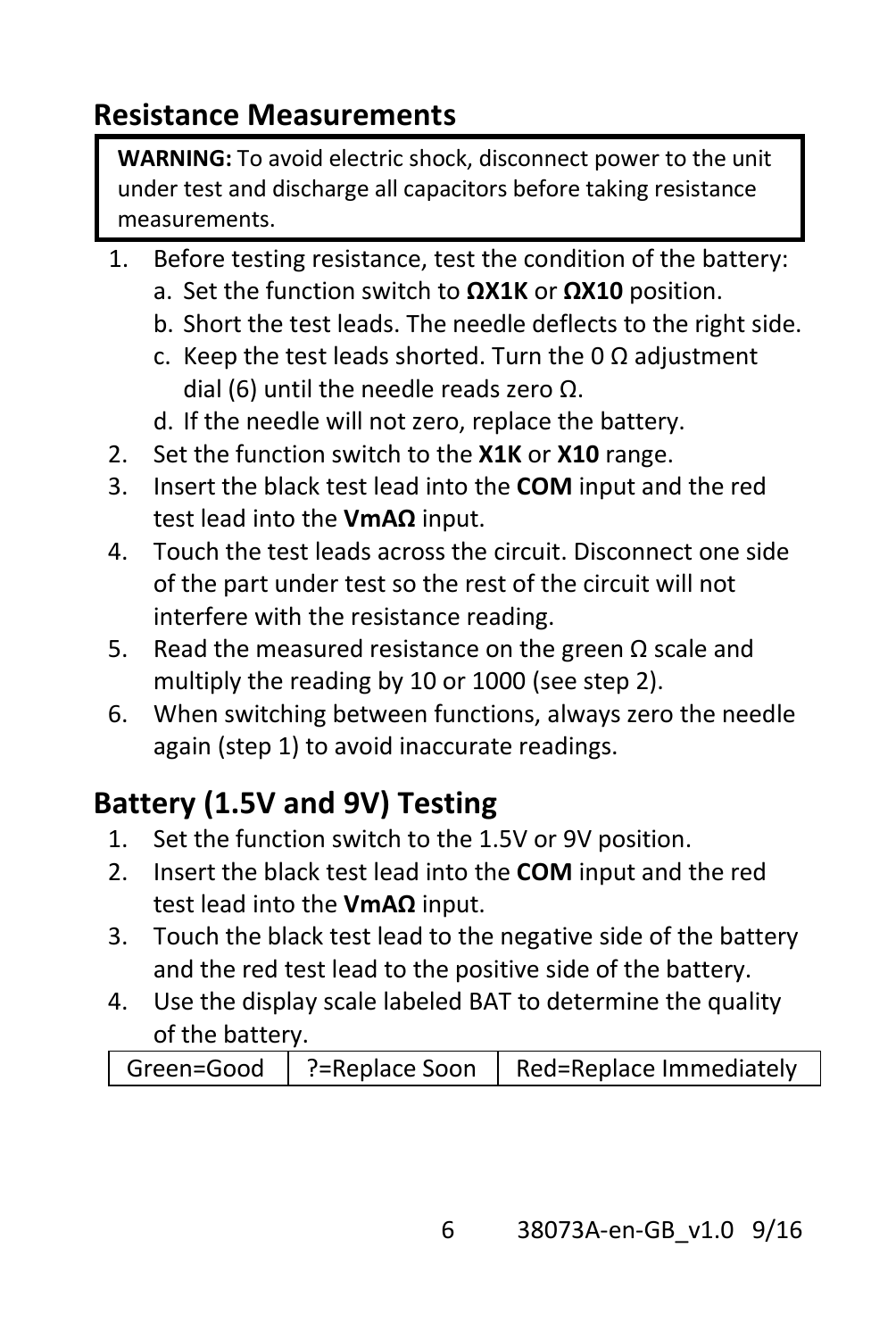### **Decibel (dB) Measurements**

The decibel scale measures the milliwatt power dissipation on a 600Ω load by measuring the voltage across the load. An AC voltage of 0.775Vrms across 600Ω is equal to 1mW or "0" dB.

- 1. Insert the black test lead into the **COM** input and the red test lead into the **VmAΩ** input.
- 2. Set the function switch to the desired AC voltage range and read the decibel measurement on the bottom (red) scale.
- 3. Use the decibel conversion chart located on the meter to calculate the measurement for the AC voltage range.

## *Maintenance*

**A** wARNING: To avoid electrical shock, turn meter off, remove test leads, and disconnect meter from any circuit before opening the case.

#### **Battery Replacement**

- 1. Turn meter off and disconnect test leads from the meter and circuit under test.
- 2. Remove the (1) Phillips head screw on the back of the meter.
- 3. Open battery compartment, replace (1) 1.5V 'AA' battery observing correct polarity. Re-assemble the meter before use.

Safety: Never dispose of batteries in a fire. If the meter is not to be used for 60 days or more, remove the battery and store separately.



Never dispose of used batteries or rechargeable batteries in household waste. As consumers, users are legally required to take used batteries to appropriate collection sites, the retail store where the batteries were purchased, or wherever batteries are sold.

**Disposal:** Do not dispose of this instrument in household waste. The user is obligated to take end-of-life devices to a designated collection point for the disposal of electrical and electronic equipment.

#### **Fuse Replacement**

- 1. Turn the meter off and remove the test leads from the meter.
- 2. Remove the Phillips head screw from the back of the meter and lift off cover.
- 3. Replace the fuse with one of the same type and rating. Re-assemble the meter.